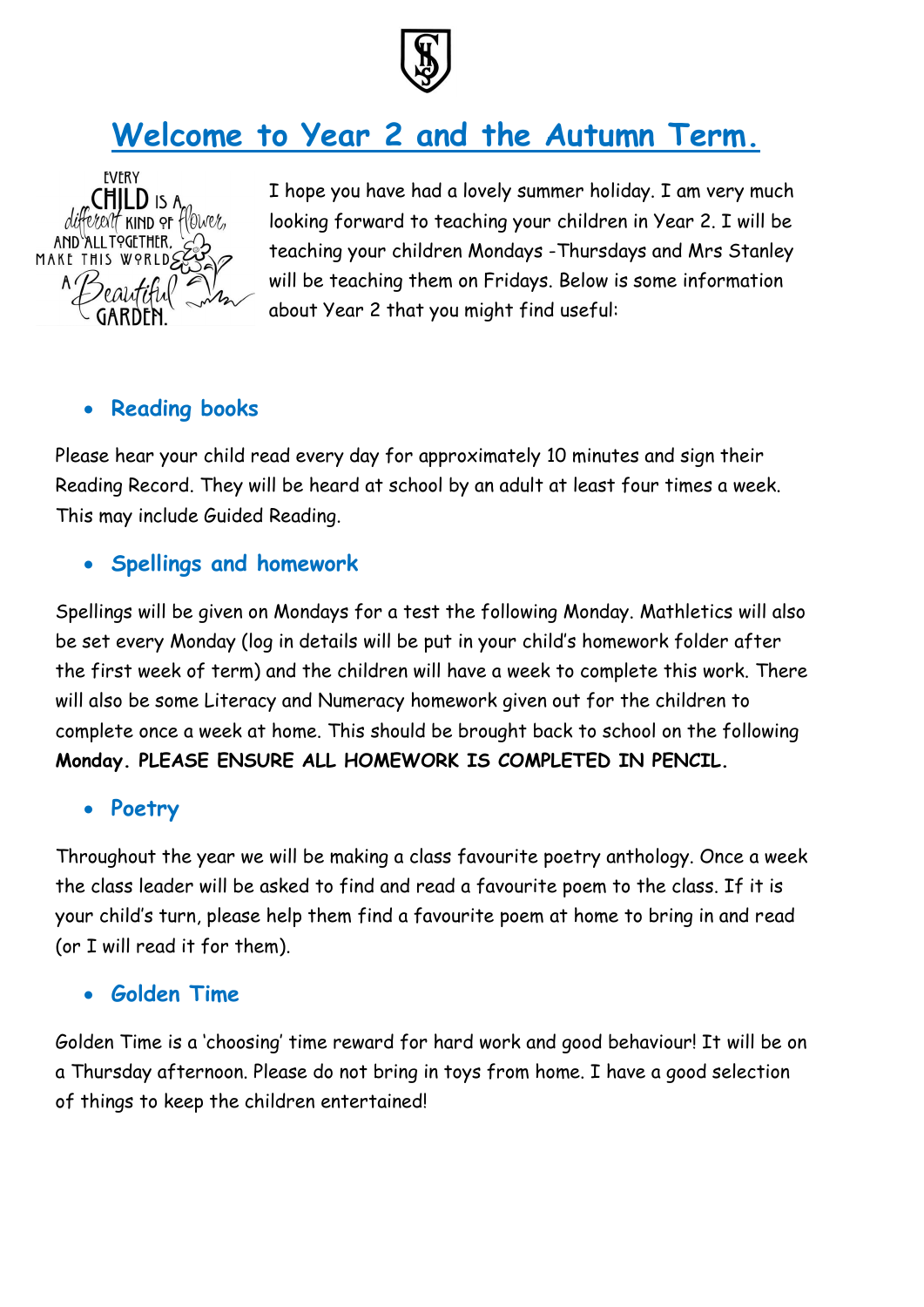

## **What to bring in:**

Please ensure your child has NAMED wellies, AstroTurf shoes and trainers. Please check sizes regularly.

**Ties** – please practise at home!

and school shoes. Your child will then go home in their PE kits and school shoes on Your child should come to school on **WEDNESDAY** mornings wearing their PE kits Friday afternoons. **Trainers** will, however, be left in school.

#### **Thursday Morning Visits**

Please feel welcome to come into the classroom on the first Thursday morning of each month at 8.30 – 8.45 am. Your child may like to show you around the classroom and I will be available for an informal chat. If you would like a more personal or longer appointment, I will be happy to make an arrangement convenient to us both. This is especially important if you require privacy to discuss information relating to your child.

Here is an overview of some of the topics we will be studying during the Autumn Term. I hope it may be useful to you if you are planning any trips or choosing books from the library.

Literacy - Stories in familiar settings; postcards and letters; repetitive poems; traditional tales (Little Red Riding Hood); information texts; mixed media ('reading' John Lewis advertisements).

**Numeracy** – number and place value; addition and subtraction; money and measures; fractions; 2-D shapes; Carroll and Venn diagrams.

**Science –** Animals including humans (Life cycles and Healthy Me!); Materials

**R.E. –** Beginnings, Signs and Symbols (Baptism), Preparations, Judaism (Shabbat).

**History –** Kings and Queens.

**Geography –** Magical Mapping.